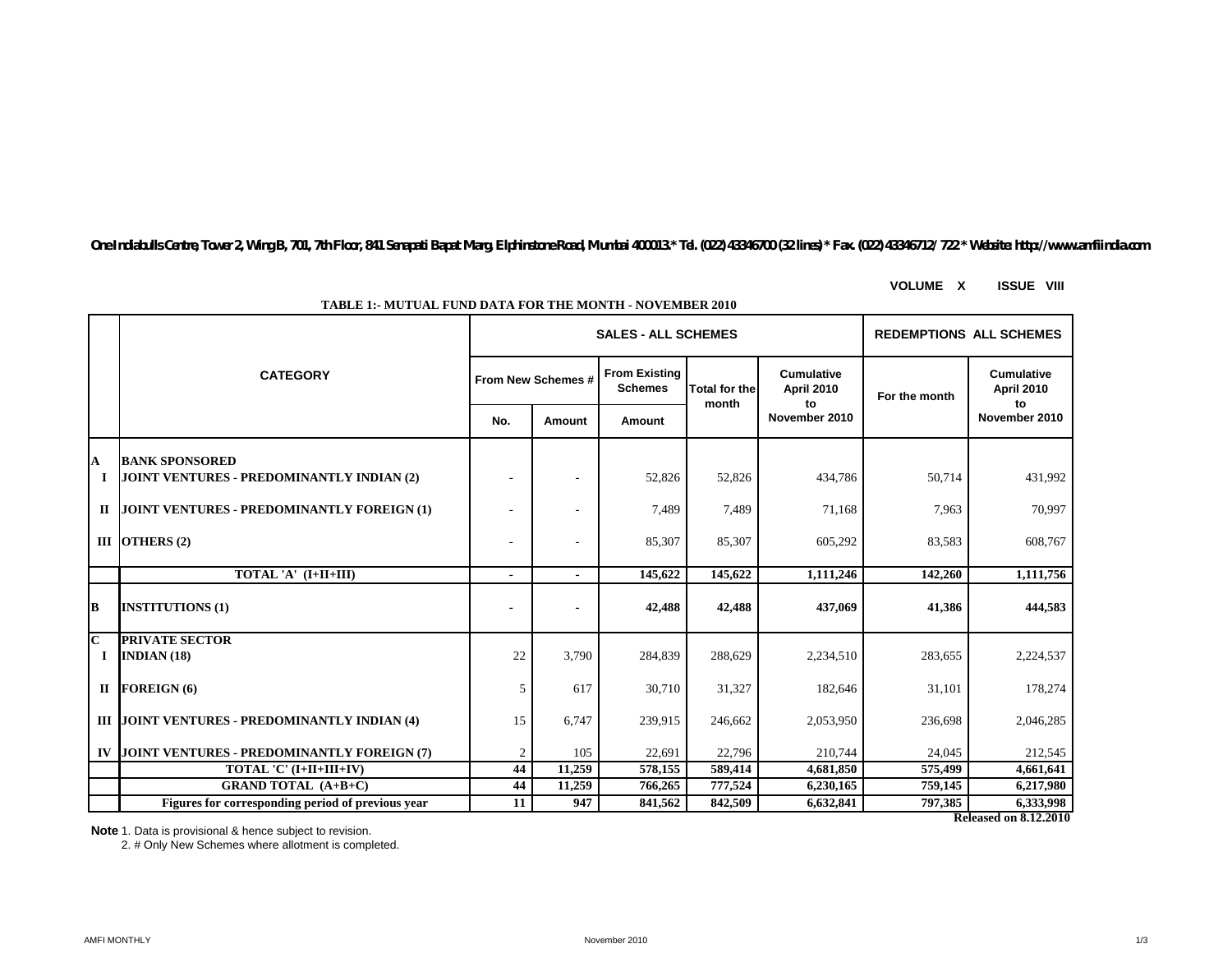# (Rs. in Crore)

#### **TABLE 2:- SALES DURING THE MONTH OF NOVEMBER 2010 - TYPE AND CATEGORY WISE 2.1 \*NEW SCHEMES LAUNCHED (ALLOTMENT COMPLETED)**

|                                 | Open End                 |        | <b>Close End</b>     |        | <b>Interval Fund</b>     |        | <b>TOTAL</b>         |        |
|---------------------------------|--------------------------|--------|----------------------|--------|--------------------------|--------|----------------------|--------|
|                                 | <b>No.of Schemes</b>     | Amount | <b>No.of Schemes</b> | Amount | <b>No.of Schemes</b>     | Amount | <b>No.of Schemes</b> | Amount |
| <b>INCOME</b>                   | $\overline{\phantom{a}}$ |        | 42                   | 11,187 | $\overline{\phantom{a}}$ |        | 42                   | 11,187 |
| <b>IEQUITY</b>                  | -                        |        |                      |        |                          |        |                      |        |
| <b>BALANCED</b>                 |                          |        |                      |        |                          |        |                      |        |
| <b>LIQUID/MONEY MARKET</b>      |                          |        |                      |        |                          |        |                      |        |
| <b>IGILT</b>                    | -                        |        |                      | -      |                          |        |                      |        |
| <b>IELSS - EQUITY</b>           |                          |        |                      | -      |                          |        |                      |        |
| <b>GOLD ETF</b>                 |                          | 68     |                      |        |                          |        |                      | 68     |
| <b>OTHER ETFS</b>               |                          |        |                      |        |                          |        |                      |        |
| <b>IFUND OF FUNDS INVESTING</b> |                          |        |                      | -      | $\overline{\phantom{a}}$ |        |                      |        |
| <b>OVERSEAS</b>                 |                          |        |                      |        |                          |        |                      |        |
| <b>TOTAL</b>                    |                          | 72     | 42                   | 11,187 |                          |        | 44                   | 11,259 |

# **\*NEW SCHEMES LAUNCHED :**

| <b>OPEN END GOLD ETF:</b>                                   | <b>Axis Gold ETF</b>                                                                                                                                                                                                                                                                                                                                                                                                                                                                                                                                                                                                                                                                                                                                                                                                                                                                                                                                                                                                                                                                                                                                                                 |
|-------------------------------------------------------------|--------------------------------------------------------------------------------------------------------------------------------------------------------------------------------------------------------------------------------------------------------------------------------------------------------------------------------------------------------------------------------------------------------------------------------------------------------------------------------------------------------------------------------------------------------------------------------------------------------------------------------------------------------------------------------------------------------------------------------------------------------------------------------------------------------------------------------------------------------------------------------------------------------------------------------------------------------------------------------------------------------------------------------------------------------------------------------------------------------------------------------------------------------------------------------------|
| <b>OPEN END FUND OF FUNDS</b><br><b>INVESTING OVERSEAS:</b> | JP Morgan EEMA Equity Off Shore Fund                                                                                                                                                                                                                                                                                                                                                                                                                                                                                                                                                                                                                                                                                                                                                                                                                                                                                                                                                                                                                                                                                                                                                 |
| <b>CLOSE END INCOME:</b>                                    | Birla Sun Life FTP Series CG, Series CH and Series CI, Short Term FMP - Series 2; BNP Paribas FTF Series 19 B, Series 19C, Series 19D and Series 19E; DSP<br>BlackRock FMP 3M Series 23 and 12M Series 9; DWS Fixed Term Fund - Series 76; Fidelity FMP - Series IV - Plan B; HDFC FMP 35D October 2010 (1) Series XVII,<br>November 2010 (1) Series XVII, 100D October 2010 (3) Series XIV, November 2010 (1) Series XVII, November 2010 (2) Series XVII, 370D November 2010 (1) Series<br>1- XVII and November 2010 (2) Series XVII; ICICI Prudential FMP Series 53 One Year Plan B and Series 54 18 Months Plan A; IDFC Fixed Maturity - EMS - 7 and HYS<br>12. IDFC Fixed Maturity Bi-Monthly Series 1 and Series 2. IDFC Saving Scheme Series - 1: Kotak FMP 6M Series 10. 15M Series 6 and Series 7: L & T FMP III<br>(November 91D A) and (November 12M A); Principal Pnb FMP 91 Days Series XXVI; Reliance Fixed Horizon Fund - XVI - Series 2, Series 3 and Series 4; Religare<br>FMP - Series IV - Plan A (3 Months), Plan B (6 Months) and Plan C (3 Months); Sundaram FTP AP 367 Days Series, AQ 367 Days Series and AR 367 Days Series;<br>Tata FMP Series 29 Scheme A. |

# **2.2 EXISTING SCHEMES**

|                                                    | Open End             |         | <b>Close End</b>     |                          | <b>Interval Fund</b> |        |                      | <b>TOTAL</b> |  |
|----------------------------------------------------|----------------------|---------|----------------------|--------------------------|----------------------|--------|----------------------|--------------|--|
|                                                    | <b>No.of Schemes</b> | Amount  | <b>No.of Schemes</b> | Amount                   | <b>No.of Schemes</b> | Amount | <b>No.of Schemes</b> | Amount       |  |
| <b>INCOME</b>                                      | 202                  | 157,541 | 144                  | 724                      | 36                   | 5,281  | 382                  | 163,546      |  |
| <b>IEQUITY</b>                                     | 295                  | 5,476   | 24                   |                          |                      |        | 320                  | 5,478        |  |
| <b>BALANCED</b>                                    | 31                   | 779     |                      | $\overline{\phantom{a}}$ |                      |        | 32                   | 779 I        |  |
| <b>LIQUID/MONEY MARKET</b>                         | 51                   | 594,460 |                      | $\overline{\phantom{a}}$ |                      |        | 51                   | 594,460      |  |
| <b>IGILT</b>                                       | 36                   | 897     |                      | $\sim$                   |                      |        | 36                   | 897          |  |
| <b>IELSS - EQUITY</b>                              | 36                   | 206     | 12                   | $\overline{\phantom{a}}$ |                      |        | 48                   | 206          |  |
| <b>GOLD ETF</b>                                    |                      | 250     |                      | $\overline{\phantom{a}}$ |                      |        |                      | 250          |  |
| <b>OTHER ETFS</b>                                  | 16                   | 528     |                      | $\overline{\phantom{a}}$ |                      |        | 16                   | 528          |  |
| <b>IFUND OF FUNDS INVESTING</b><br><b>OVERSEAS</b> | 15                   | 121     |                      | $\overline{\phantom{a}}$ |                      |        | 15 <sub>l</sub>      | 121          |  |
| <b>TOTAL</b>                                       | 691                  | 760,258 | 181                  | 725                      | 37                   | 5,282  | 909                  | 766,265      |  |

Notes:The change in number of existing schemes is because of the maturity and reclassification of some of the existing schemes.

^ Amount mobilised by new plans launched under existing scheme.

|                                                   | Open End             |         | <b>Close End</b> |        | <b>Interval Fund</b> |        | <b>TOTAL</b>         |                  |
|---------------------------------------------------|----------------------|---------|------------------|--------|----------------------|--------|----------------------|------------------|
|                                                   | <b>No.of Schemes</b> | Amount  | No.of Schemes    | Amount | <b>No.of Schemes</b> | Amount | <b>No.of Schemes</b> | Amount           |
| <b>INCOME</b>                                     | 202                  | 157,541 | 186              | 11,911 | 36                   | 5,281  | 424                  | 174,733          |
| <b>EQUITY</b>                                     | 295                  | 5,476   | 24               |        |                      |        | 320                  | 5,478            |
| <b>BALANCED</b>                                   | 31                   | 779     |                  |        |                      |        | 32                   | 779              |
| <b>LIQUID/MONEY MARKET</b>                        | 51                   | 594,460 |                  |        |                      |        | 51                   | 594,460          |
| <b>GILT</b>                                       | 36                   | 897     |                  |        |                      |        | 36                   | 897              |
| <b>ELSS - EQUITY</b>                              | 36                   | 206     | 12               |        |                      |        | 48                   | 206              |
| <b>GOLD ETF</b>                                   | 10                   | 318     |                  |        | -                    |        | 10                   | 318              |
| <b>OTHER ETFS</b>                                 | 16                   | 528     |                  |        |                      |        | 16                   | 528              |
| <b>FUND OF FUNDS INVESTING</b><br><b>OVERSEAS</b> | 16                   | 125     |                  |        |                      |        | 16                   | 125 <sub>1</sub> |
| <b>TOTAL</b>                                      | 693                  | 760,330 | 223              | 11.912 | 37                   | 5,282  | 953                  | 777,524          |

#### **2.3 TOTAL OF ALL SCHEMES**